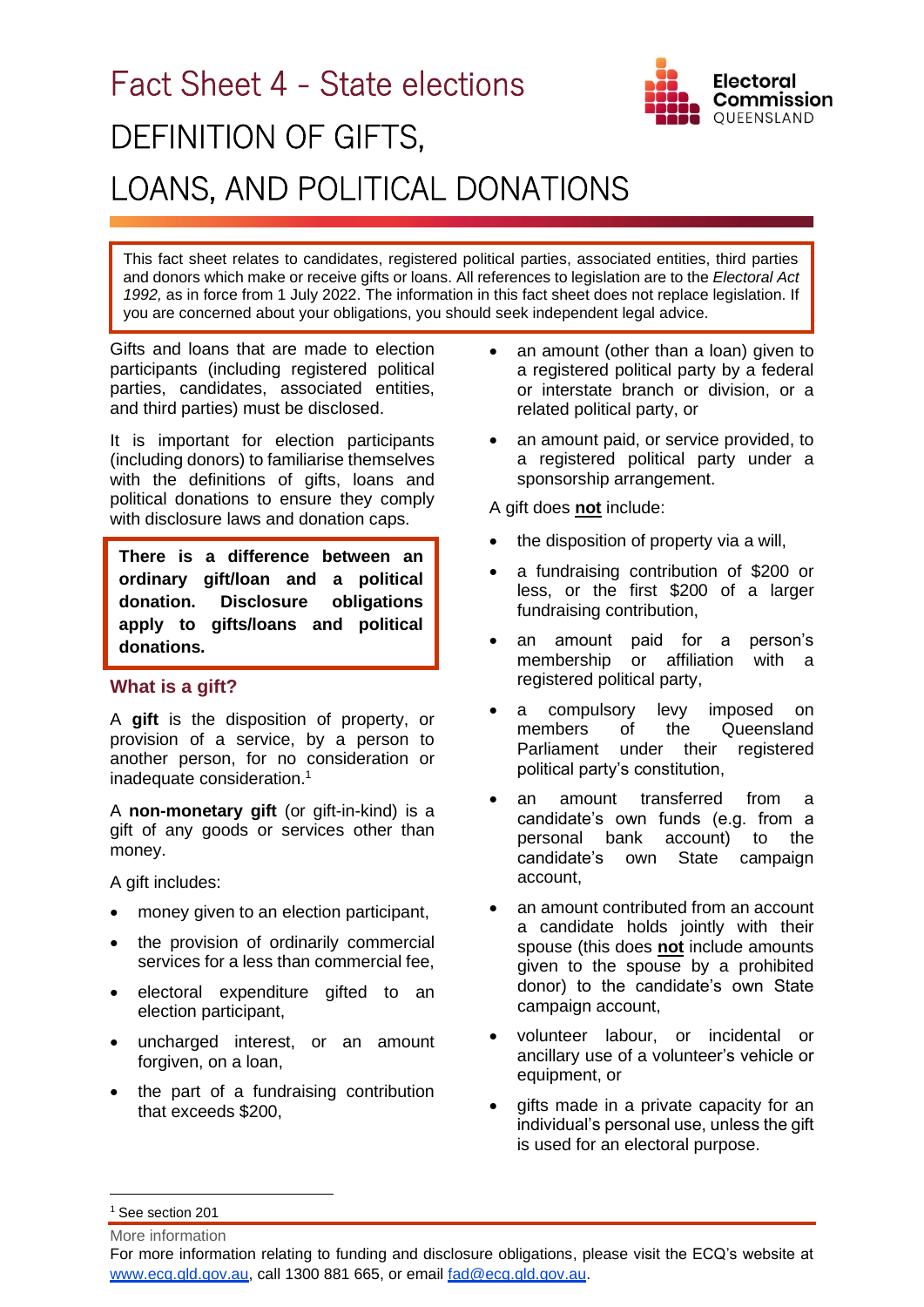# **What is a fundraising contribution?**

A fundraising contribution means an amount paid as a contribution, entry fee or other payment to entitle a person to participate in, or otherwise obtain a benefit from, a fundraising or other venture or function.

An example of a fundraising contribution includes a raffle ticket, or an amount paid for an item at a fundraising auction.

#### **What is gifted electoral expenditure?**

See [Fact Sheet 8](https://www.ecq.qld.gov.au/election-participants/handbooks,-fact-sheets-and-forms) for the definition of gifted electoral expenditure.

# **Volunteer labour**

Volunteer labour is generally not considered a gift. However, if a person provides a service that they normally provide on a commercial basis at a reduced or no cost, that would be considered a gift.

*Example*: A campaign volunteer, who also operates a printing business, prints 100 flyers and gives them to a candidate at no cost. The flyers are a gift and could also be a political donation.

# **Gifts given in a private capacity**

Gifts made in a private capacity for an individual's personal use are not gifts for electoral purposes. However, should any part of the gift be used for an electoral purpose, that part will be considered a gift.

# **Sponsorship arrangements**

A sponsorship arrangement, between a person (the sponsor) and a registered political party, means an arrangement:<sup>2</sup>

- that establishes a relationship of sponsorship, approval or association between the sponsor and the party, whether or not for commercial gain, or
- that confers a right on the sponsor to associate the sponsor, or the sponsor's goods or services, with
	- o the party, or
	- o a fundraising or other venture or event, or

o a program or event associated with a venture or event.

It does not matter whether the sponsor is entitled, under the arrangement to:

- be acknowledged as a sponsor, or
- advertising or marketing rights, or
- supply the sponsor's goods or services, or
- another benefit (e.g. entry to a particular event or function).

#### **Funds from a joint bank account**

A candidate may pay an amount from their personal funds into their own State campaign account for use in their election campaign. This is considered **self-funding** (i.e. not a gift) and there is no limit on the amount that can be transferred from personal funds.

Amounts transferred from a **joint bank account** held by a candidate and their spouse (which includes a de facto or civil partner) into the candidate's own State campaign account are taken to be amounts contributed from the candidate's own funds. These are not considered to be gifts.

**Note**: Self-funding and joint funds cannot be used as a way to conceal gifts that are otherwise not permitted (e.g. gifts from property developers, or amounts that would otherwise be subject to caps). Significant penalties apply for circumventing electoral laws.

# **What is a loan?**

A **loan** is any of the following provided by a person or entity, other than a financial institution or by use of a credit card: $3$ 

- an advance of money,
- provision of credit or another form of financial accommodation,
- payment of an amount for, on behalf of, or at the request of, an entity, if there is an express or implied obligation to repay the amount, or
- another transaction that is in effect a loan of money.

<sup>2</sup> See section 200A